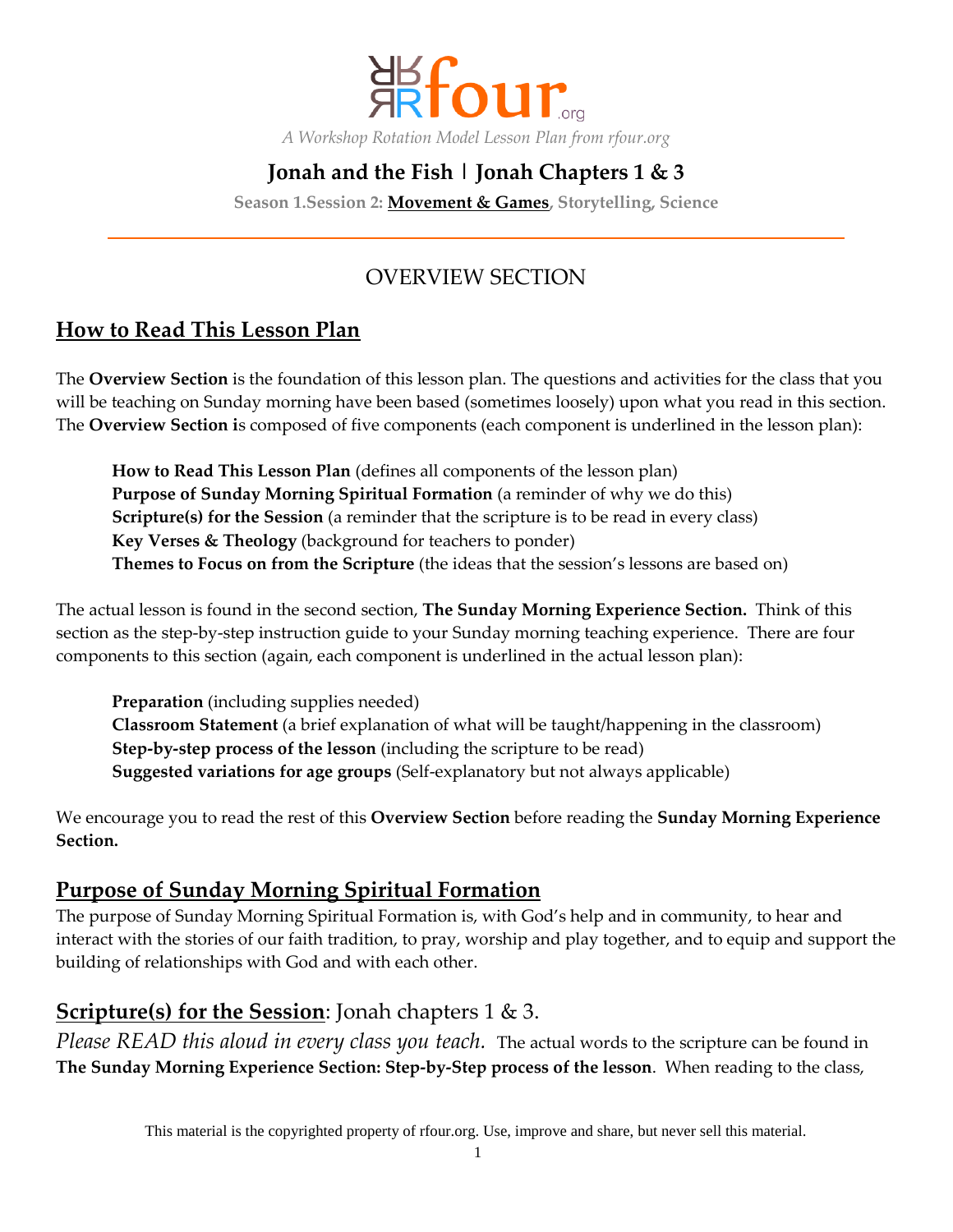please read it from the lesson plan (not an actual Bible) as the wording of the scripture has been modified to help clarify some language issues.

Key Verses & Theology: These are provided to help the teachers think about and build a framework for understanding the story to help in answering some of the questions that the students might raise in class.

*1:2 "Go at once to Nineveh, that great city, and cry out against it; for their wickedness has come up before me." 3 But Jonah set out to flee to Tarshish from the presence of the Lord.* In these two verses we see that the author of Jonah sees no difference between disobeying God and not being in the presence of God. The author is not saying that God is not in or at Tarshish. The author is saying that Jonah is trying to remove himself from God's presence by being disobedient. Tarshish is in the exact opposite geographical direction from Nineveh. Jonah is going the wrong way. Jonah has very reasonable reasons for doing this: Nineveh is the capital city of Israel's current occupiers. Nineveh probably will kill Jonah for bringing this message. But, however reasonable, these reasons send Jonah in the wrong direction – away from God. Compare this with Jacob and last session's story, where God's telling Jacob to go back to Esau, and Jacob has very strong fear about going, but does. Jonah doesn't even try to go. He just runs away.

*2:4 But the Lord hurled a great wind upon the sea, and such a mighty storm came upon the sea that the ship threatened to break up.* Thus begins the strangest part of this story: God intervenes first with winds and storms, then with a game a chance (the drawing of straws) and then by sending a great fish to swallow Jonah whole. Such stories lend themselves to thinking of God as a God that intervenes in the physical world. However, for the Israelites (the first hear-ers of the story), the concept of a storm on the water would be understood not just as a storm, but also as a symbol for chaos. So another way to think of the story is to think of how disobeying God leads to chaos. The chaos, though, doesn't happen because God punishes us and is out to get us. Instead, the chaos is part of the design of creation. We're supposed to have God in us (Genesis 3 – God breathes life into humans). If a car starts to run out of gas, what does it do? It sputters and coughs and finally comes to a stop. In this scenario, the car is not being punished (nor is it punishing you, the driver). It's simply living within its design. So it is with us and God. We and our surrounding environment start to sputter and cough when we stop receiving God. But God never gives up on us, no matter how great the storm. So if we choose to seek God again, even if it is in the middle of a great big chaotic storm, God will offer us a way out. In Jonah's case, that second chance came in form of a "Large Fish."

*3:4 Jonah began to go into the city, going a day's walk. And he cried out, "Forty days more, and Nineveh shall be overthrown!" 5 And the people of Nineveh believed God; they proclaimed a fast, and everyone, great and small, put on sackcloth. 6 When the news reached the king of Nineveh, he rose from his throne, removed his robe, covered himself with sackcloth, and sat in ashes.* This is a rather remarkable turn of events. The prophet in this story has to be eaten by a giant fish in order to be obedient to God's call. The supposedly evil and godless conquers of Nineveh on the other hand heed God's call immediately. In both instances, however, there is repentance. Repentance means to turn around. Jonah was going in the wrong geographical direction. But because he "repented" or turned around, then he was headed in the right direction. And because he was headed in the right direction, he was able to remind others to go in the right direction. And they listened!

**Themes to Focus on from the Scripture:** Themes are provided to help teachers understand the teaching of the *session* (not necessarily the class). Sometimes an activity in one class may not match up with any of the themes.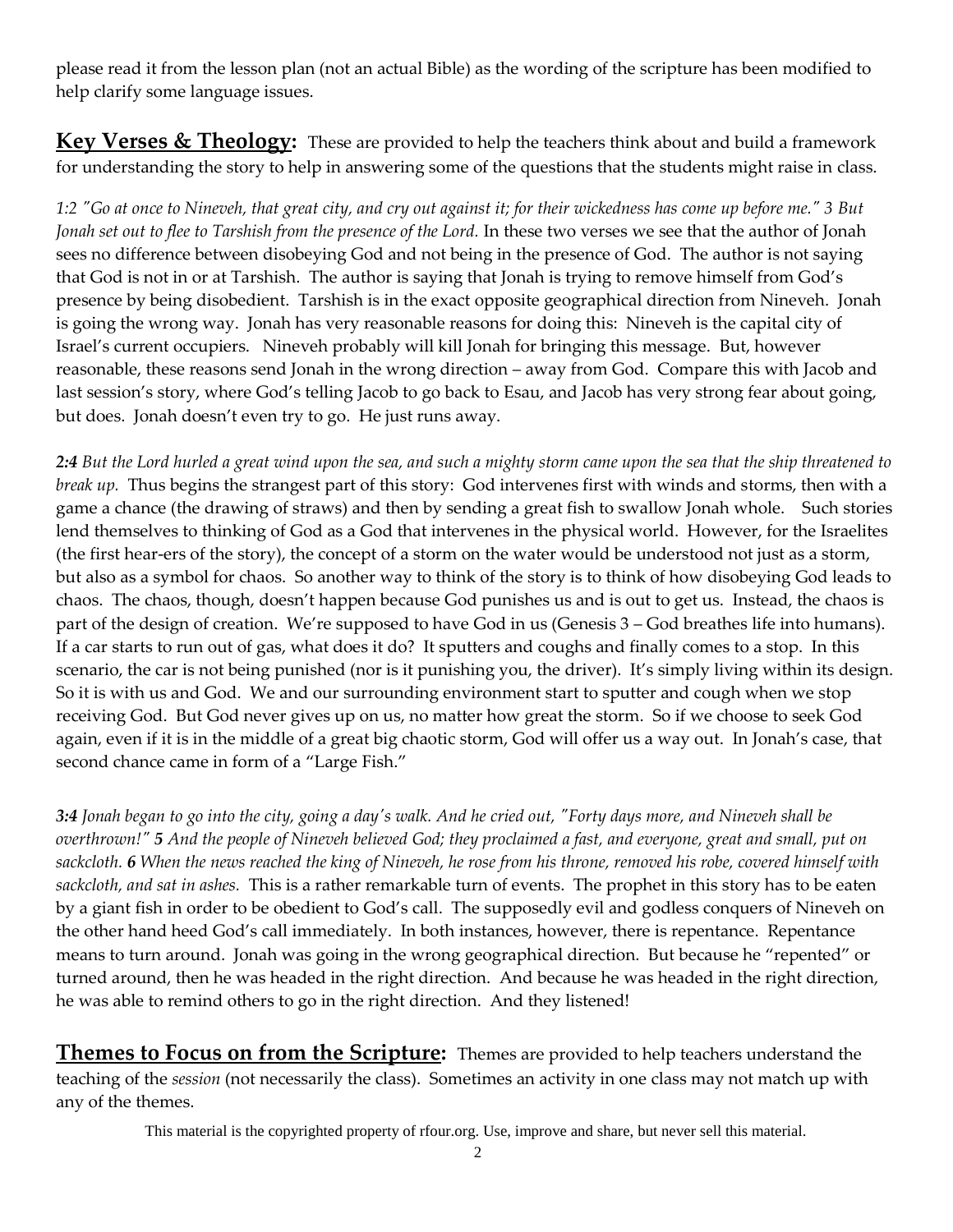**Disobedience:** Jonah thinks he knows better than God (it's actually in chapter 4 where Jonah said he knew that God would spare Nineveh because God was a loving and forgiving God). Jonah doesn't want Nineveh to hear the word of God because Nineveh is the oppressor of Israel. It is the enemy of Jonah's people. So Jonah goes in the opposite direction. Jonah heads for Tarshish. In Jonah's running away though, he encounters a huge storm and is then tossed into the waters.

**Chaos/accidents**: Jonah being tossed into the raging waters of a sea in the middle of a storm is quite the scene. And a little bit scary. If you ignore the strangeness of the story and instead look at the metaphors/symbols, then the story makes a little more sense. The sea or water represents chaos. And the chaos is stirred up for Jonah because Jonah is disobeying God. The story makes it sound like God is punishing Jonah. But a better way to think about it is that chaos is a natural consequence to disobeying God. Just like if a parent tells a child to brush his/her teeth, but the child does not, the natural consequence is that the child gets a cavity. Another way to think about chaos is to think about accidents. Like a car accident for example. A car accident usually happens when one or more drivers are not paying attention for whatever reason to what they should be paying attention to. The result is an accident/chaos. This is what happens for Jonah. He should be paying attention to what God tells him what to do. Instead, he turns his back.

**Repentance/turning around/metanoiya**: Jonah turns his back on God and experiences chaos. In the chaos, he comes to realize his mistake and so he turns around and goes to where he's supposed to go. This *turning around* is called "metanoiya" in Hebrew. We translate that word in English to: Repentance. Jonah is repenting. And in Jonah's repenting, he still isn't completely obedient. God tells him to go through the city. It's a three days walk. Jonah only goes for a day's walk. But Jonah's obedience, if only a third of obedience, is enough. The whole city repents (turns around). Jonah who is supposed to know better has to be thrown in the water and eaten by a fish for three days before repenting. He's the prophet! But the enemy of the prophet's people hear him speaking, and they listen immediately! And what happens? God says that "calamity" (another word for chaos) will not be experienced by these people.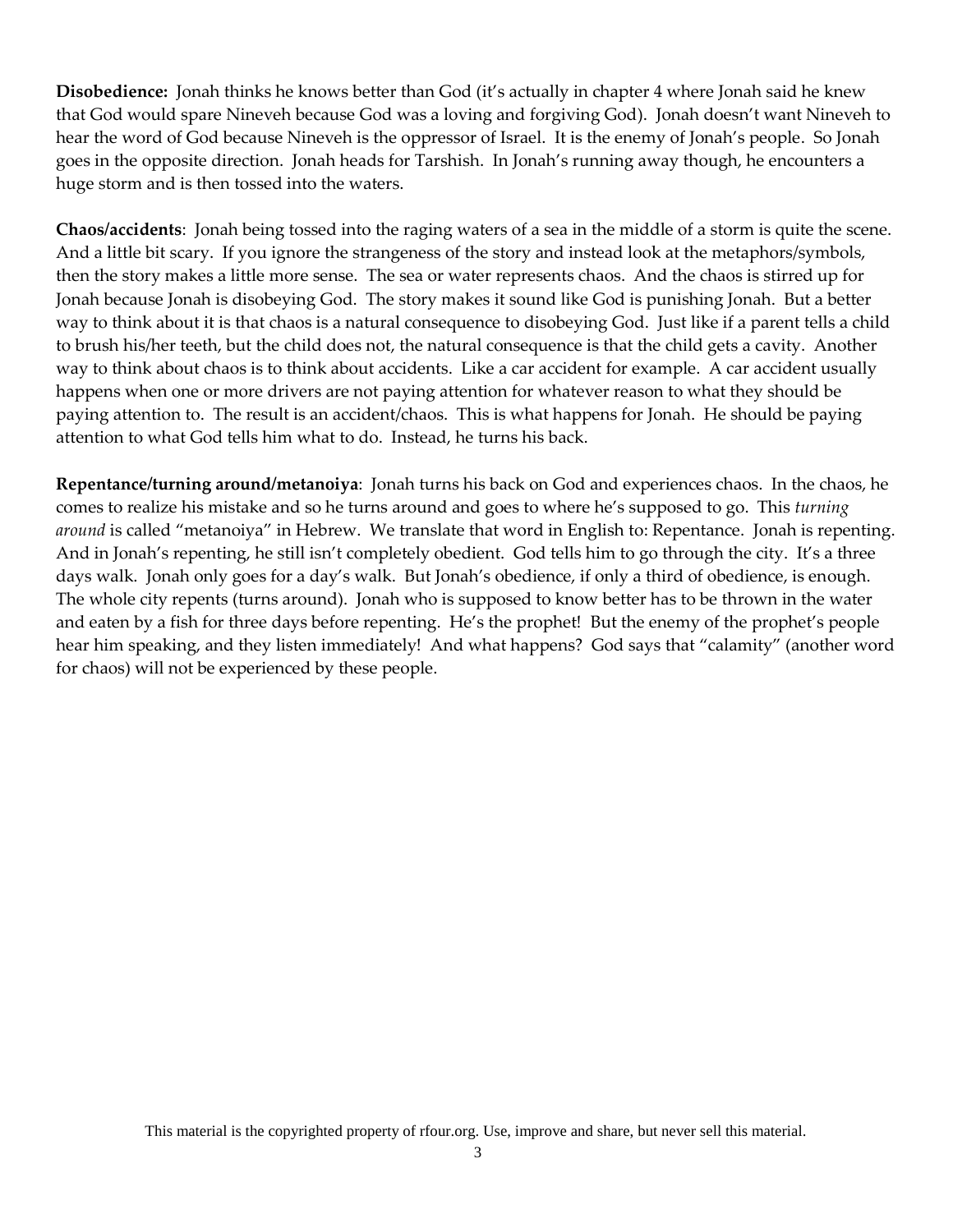

# **Jonah and the Fish | Jonah Chapters 1 & 3**

**Season 1.Session 2: Movement & Games, Storytelling, Science**

## THE SUNDAY MORNING EXPERIENCE SECTION

# **Preparation**

- o Print out this lesson plan and bring it with you on the Sunday Mornings you are teaching
- o Arrive at pre-arranged time to join other teachers, shepherds and staff for an opening prayer.
- o Supplies Needed: Small, throwable bean bags (Jonahs). Milk Jug Large Fish (the way to make these is to get a number of uncrushed empty 1 gallon milk jugs (I got mine from the local Starbucks) and by thinking of the nozzle as a snout, and the handle as the top fin, cut out the bottom third of the nozzle to make an open "shark mouth." Feel free to get creative with how many teeth you create)

### **Classroom Statement**

This Movement and Games class consists of hearing the story of Jonah, playing a number of games that help demonstrate some concepts found in the Jonah story (God says/Jonah does [a game of disobedience], Freeze tag [a game of second chances], and a game of practice [the Jonah Throw]). Included are questions and comments to help the students reflect on the story and their recent game activities.

### **Step-by-Step Process of Lesson**

Shepherd comes in with students

**SHEPHERD ASKS** "Question of the Day."

#### **INTRODUCE yourself**

Hi, my name is \_\_\_\_ and I want you call me (tell the students how they may address you).

#### **PRAY** (Short and simple is perfect)

God, thank you for this day and for each other. We need your help. Help us to learn about you this day. Amen.

#### **TELL**

- The story I'm going to read to you is part of the story of Jonah.
- There are a few strange things in it.
- I want you, though, to listen carefully for what God tells Jonah to do and for what Jonah does.
- Ready? Here we go!

#### **READ SCRIPTURE STORY (Jonah chapters 1 & 3)**

**Jonah 1 -** *1* Now the word of the Lord came to Jonah (who was a prophet – someone who speaks for God to the people). God told Jonah, *2* "Go at once to Nineveh, that great city, and cry out against it; for their wickedness has come up before me." *3* But Jonah set out to for Tarshish which was in the opposite direction from Nineveh.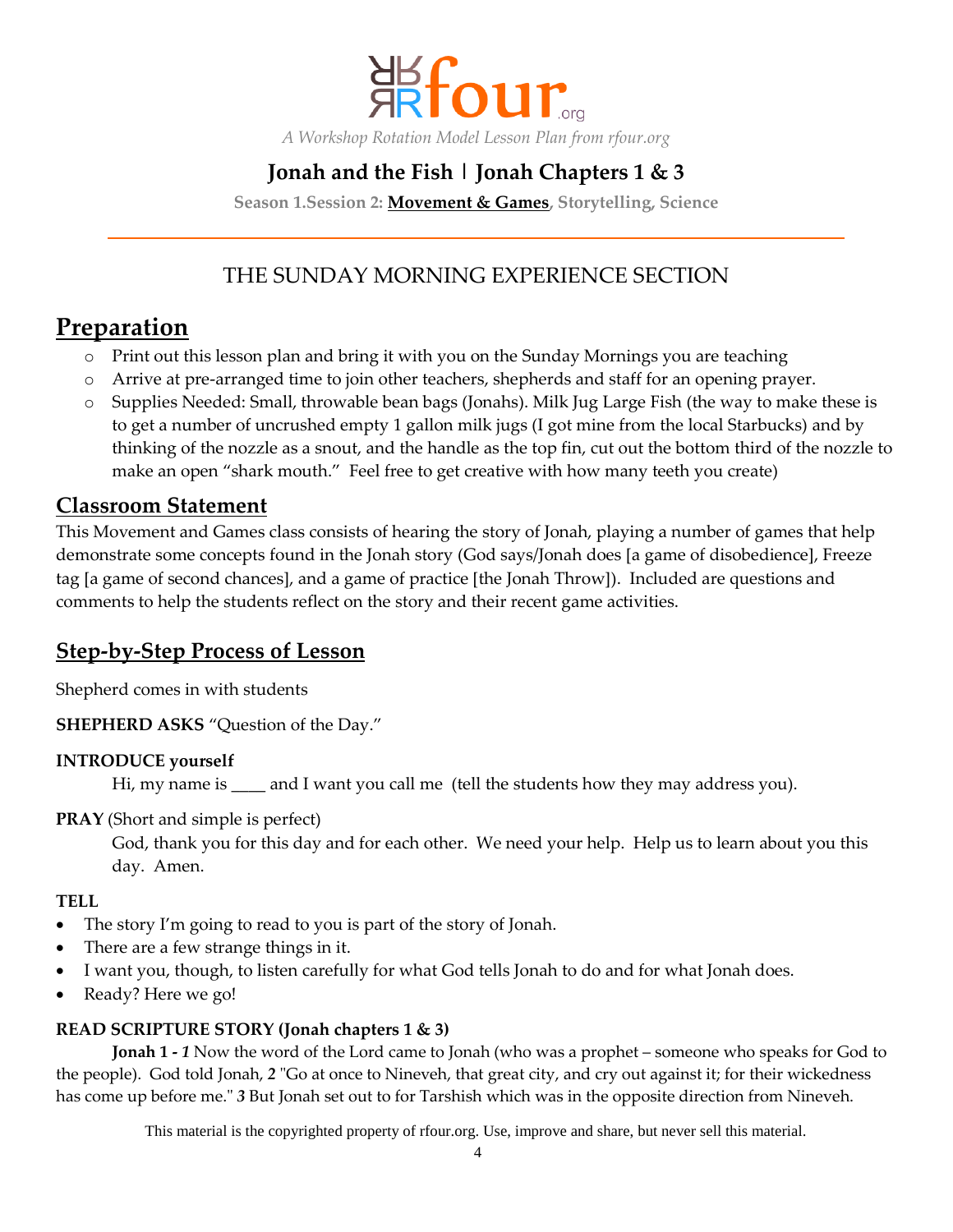Jonah was trying to hide from the presence of the Lord. He did this by going down to Joppa and found a ship going to Tarshish; so he paid his fare and went on board, to go with them to Tarshish, away from the presence of the Lord.

*4* But the Lord hurled a great wind upon the sea, and such a mighty storm came upon the sea that the ship threatened to break up. *5* Then the sailors were afraid, and each cried to his god. They threw the cargo that was on the ship into the sea, to lighten the boat. Jonah, meanwhile, had gone down into the hold of the ship and had lain down, and was fast asleep. *6* The captain came and said to him, "What are you doing sound asleep? Get up, call on your god! Perhaps your god will spare us a thought so that we do not die." *7* The sailors said to one another, "Come, let us cast lots, so that we may know whose fault this is." So they cast lots, and the lot fell on Jonah. *8* Then the sailors said to Jonah, "Tell us why this is happening?" Jonah told them and the men were even more afraid, and said to him, "What is this that you have done!"

*11* Then they said to him, "What can we do so that the sea may quiet down for us?" For the sea was growing more and more stormy. *12* Jonah said to them, "Pick me up and throw me into the sea; then the sea will quiet down for you; for I know it is because of me that this great storm has come upon you." *13* Nevertheless the men rowed hard to bring the ship back to land, but they could not, for the sea grew more and more stormy against them. *14* Then they cried out to the Lord, "Please, O Lord, we pray, let this be the right thing to do because we do not want to do it." *15* So they picked Jonah up and threw him into the sea; and the sea ceased from its raging. *16* Then the men offered a sacrifice to the Lord and made vows. *17* But the Lord provided a large fish to swallow up Jonah; and Jonah was in the belly of the fish three days and three nights. In the belly of the large fish, Jonah prayed to God. Then the fish spat Jonah up on a beach.

**Jonah 3** - *1* The word of the Lord came to Jonah a second time, saying, *2* "Get up, go to Nineveh, that great city, and proclaim to it the message that I tell you." *3* So Jonah set out and went to Nineveh. Now Nineveh was a very large city. It took three days to walk across it. *4* Jonah went a day's walk into it and he cried out, "Forty days more, and Nineveh shall be overthrown!"

*5* And the people of Nineveh believed God; they proclaimed a fast (this meant no one ate), and everyone, great and small, put on sackcloth (very itchy, ugly clothing). *6* When the news reached the king of Nineveh, he rose from his throne, removed his robe, covered himself with sackcloth, and sat in ashes. *7* Then he had a proclamation made in Nineveh: "I command that no human being or animal, no herd or flock, shall taste anything. They shall not feed, nor shall they drink water. *8* Human beings and animals shall be covered with sackcloth, and they shall cry mightily to God. All will turn from their evil ways and from the violence that is in their hands. *9* Who knows? God may change his mind; he may turn from his fierce anger, so that we do not die." *10* When God saw what they did, how they turned from their evil ways, God changed his mind about the disaster that he had said he would bring upon them; and he did not do it.

#### **ASK (answers are in parenthesis)**

- What does God tell Jonah to do at the beginning of the story? (To go to Nineveh)
- Does Jonah do this? (No.)
- Where does Jonah go? (To Tarshish a city in the opposite direction from Nineveh). **SHOW MAP**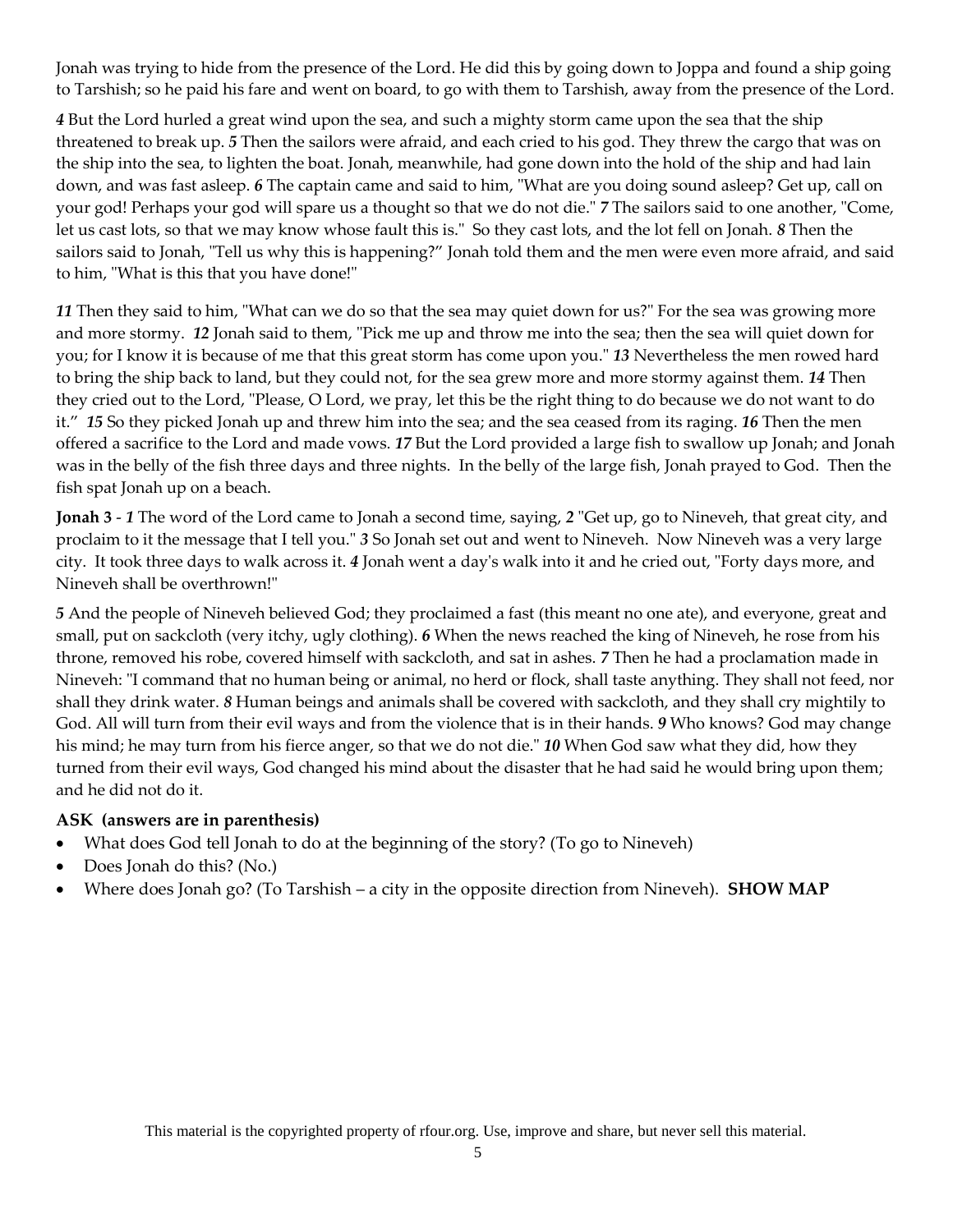

#### **TELL**

- So as a way to demonstrate Jonah's bad behavior, we're going to play a game called "God says/Jonah does."
- This game will be sort of like Simon says. I'll start out as God (watch out!) and I'll tell you to do something.
- Then, like Jonah, you have to do the OPPOSITE of what I say! Whaddya think? Think you can do it? If you don't do the opposite, then you're out for being TOO OBEDIENT! Just kidding. You can keep playing.

**DO** the "God says/Jonah does" game

- God says "Stand Up" (the kids should all be seated or lying down)
- God says "Sit down" (the kids should stand up)
- God says "Take a step forward" (the kids should take a step backward)
- God says "Take a step backward"
- God says "Walk towards the door"
- God says "yell"
- God says "whisper" Etc.

If the kids are enjoying the game, let them take turns being God. But not for too long. Always leave them wanting to do more of the activity.

#### **ASK**

- How did it feel to do the opposite of what you were told to do?
- Bonus Question! Why do you think Jonah did not want to do what God told him? (the people in Nineveh were Israel's enemies. They might have killed him. – This is not mentioned in the story that is read to the class)
- After the large fish spit Jonah out onto the beach, what did God tell Jonah to do? (Chapter 3 verse 2: The exact same thing – go to Nineveh and tell them God's word).
- Why do you think God would ask Jonah to do the same thing after Jonah had been so disobedient? (God's giving Jonah a second chance).
- Does God give anyone else a second chance in this story? (Yes, the people of Nineveh.)

**TELL**